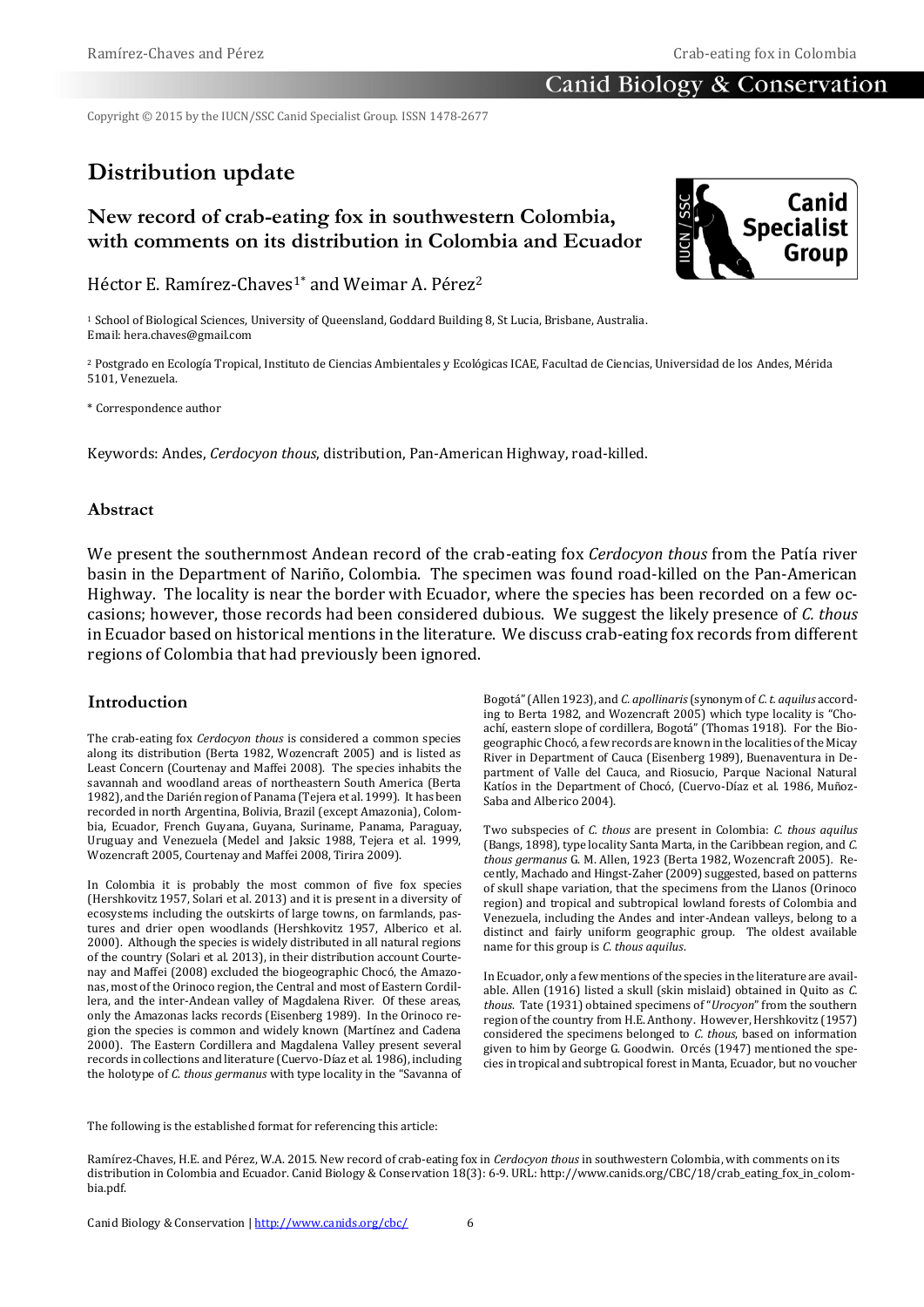Here we present the southernmost record of *C. thous* in the Andean region of Colombia. We suggest the likely presence of *C. thous* in Ecuador, based on historical records and the short distance between our new record and the border with Ecuador. Finally, we clarify the distribution of the species in biogeographic Chocó, Orinoco and Andes regions of Colombia.

# **Methods**

We present a new record of *C. thous* from Colombia based on a roadkilled specimen. In addition, we discuss additional records from Colombia and Ecuador from a review of extensive literature and museum collections that had not previously been considered. Specimens mentioned in the text are deposited in the collections of the Museo de Historia Natural de la Universidad del Cauca (MHNUC), Popayán, the Instituto de Ciencias Naturales, Universidad Nacional de Colombia (ICN), Bogotá, the Instituto de Investigaciones Biológicas, Alexander von Humboldt (IAvH), Villa de Leyva, Colombia, and the Zoologische Staatssammlung München (ZSM), Germany.

#### **Results**

On 1 September 2008, a road-killed adult male crab-eating fox was found on the Pan-American Highway in the Corregimiento El Tablón Panamericano, km 71 of Pasto-Mojarras Road (01º34'N 77º21´W, 1,186 m), between El Tablón and El Manzano localities, Municipality of Taminango, Department of Nariño, Southwestern Colombia. This region is located between the Western and Central Cordilleras of the Andean region, in the upper Patía River basin. The natural vegetation is highly disturbed by agricultural activities, livestock and burning; in the valley of the Patía River, the dominant vegetation is herbaceous (Ramírez-Padilla and Macías-Pinto 2009). Average annual temperature is 25ºC; average relative humidity is 79%, and annual average precipitation is 809mm distributed in a bimodal-tetra-seasonal pattern (Sánchez et al. 2007).

The skin of the specimen was recovered and deposited in the MHNUC, with catalogue number MHNUC 1958. In addition, we recovered the baculum (Figure 1), 52mm in length, with a deep urethral groove extending from near the base to near the distal end of the bone, resembling the shape of other canid species.

MHNUC 1958 was found 93km from the border with Ecuador (Figure 2). We also found a skull of a young specimen at the ZSM collection (ZSM 1949/1155), previously identified as *Canis azarae* (synonym of *C. thous*). Unfortunately, the posterior part of the cranium was broken (occipital condyles broken and not preserved) and other than the locality (Chimborazo) no additional information was available. Chimborazo province is located in the central Andes of Ecuador. ZSM 1949/1155 was a juvenile (with second upper molar not erupted) and presented size and morphology characteristics that match other juvenile specimens of crab-eating fox housed at the same collection.



Figure 1. The baculum (A) and skin (B) of crab-eating fox specimen (MHNUC 1959) from Corregimiento El Tablón Panamericano, km 71 Road Pasto-Mojarras, Taminango, Nariño, Colombia.

# **Discussion**

Previous crab-eating fox records in the south Andes of Colombia by Alberico and Negret (1992) included a single observation in January 1990 near the Pan-American Highway La Lupa, between El Bordo and Patía (02º05'N 76º59'W, 810m), and one road-kill in El Estrecho (2º07' N, 77º05' W, 700m), in December 1990. Both localities are located north of MHNUC 1958, but in similar habitat. Although no additional evidence of the presence of the species was provided by the authors, we reviewed one specimen deposited in the ICN collections (ICN 9918) from El Bordo (2°06' N, 76°59' W, 1,000m *a.s.l.*), Department of Cauca, Patía River basin.

Given the proximity of the MHNUC 1958's locality to the border with Ecuador, we speculate that the presence of *C. thous* in areas mentioned by Allen (1916), Orcés (1947), Tate (1931), Hershkovitz (1957) and Tirira (2009) is likely, as there are no readily apparent geographical barriers. Besides several mentions of *C. thous* in Ecuador, until now only Ibarra (Tirira 2009), and Chimborazo (ZSM 1949/1155) are supported by voucher specimens. The collections made by Anthony in Ecuador on which Tate (1931) based his records of *Urocyon* (belonging to *C. thous* sensu Hershkovitz 1957) are in theory deposited in the AMNH collections. However, after extensive searches of the AMNH collections, it was not possible to locate them (M. Pinto, pers. comm.). Based on distribution, both MHNUC 1958 and the Ecuador specimens belong to *C. thous aquilus* (Bangs, 1898). However, a new systematic analysis of the subspecific status of *Cerdocyon* in both countries is needed, considering that two subspecies have been historically identified in Colombia. It will be useful to corroborate the current presence of crab-eating fox in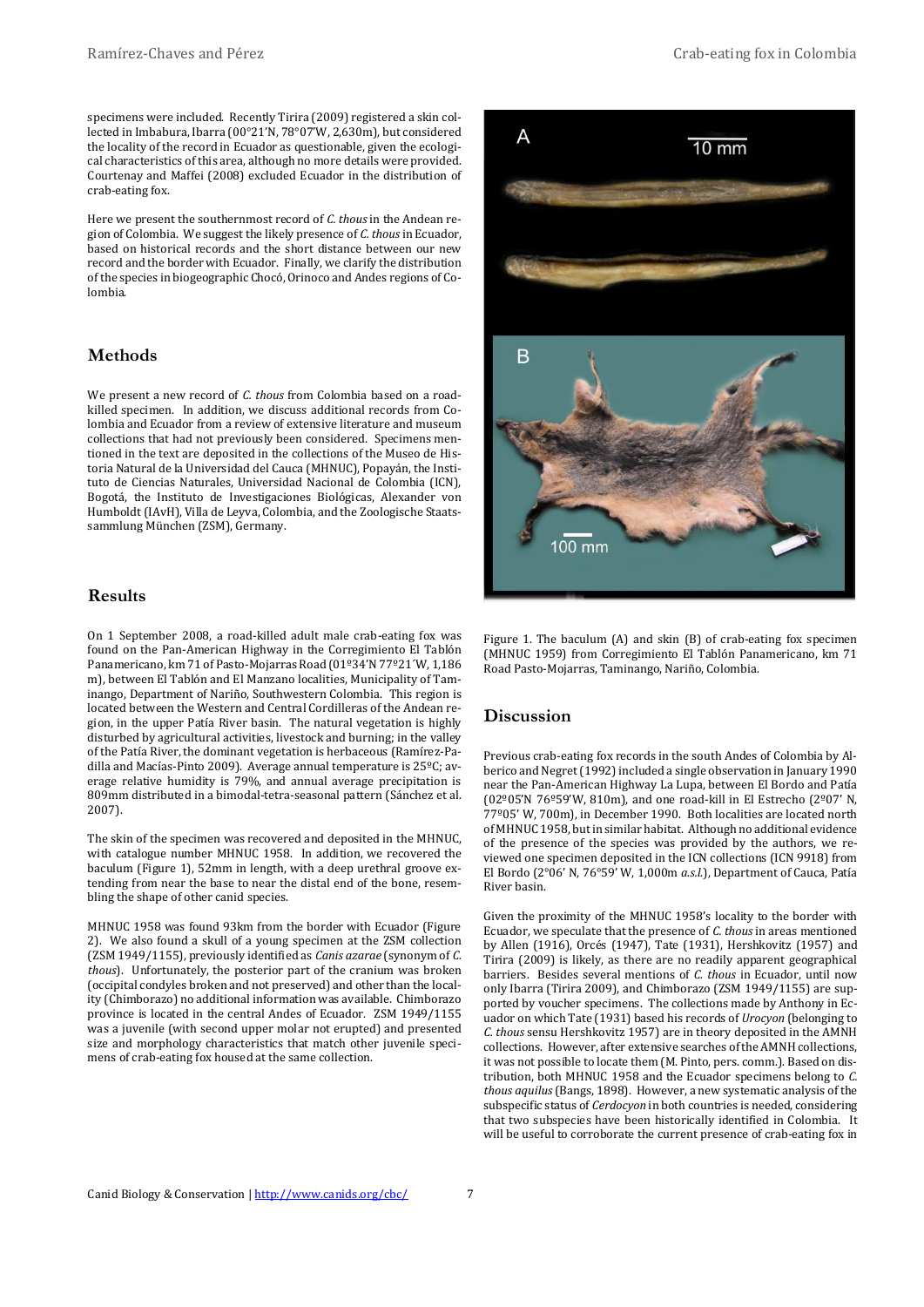Ecuador as well, considering that it is only known from historical records there.

For Colombia, only the Amazonas region lacks voucher specimens, although there are several records from the Serranía de La Macarena (ICN 745, ICN 768-769, ICN 15382, ICN 16149; Suárez-Castro and Ramírez-Chaves 2015), located in a transitional area between Amazonas and Orinoco regions. The species is well known in the Andean, Orinoco, and Caribbean regions, as shown by abundant references and records from several localities (e.g. Bangs 1898, Allen 1923, Thomas 1918, Cuervo-Díaz et al. 1986, Martínez and Cadena 2000, Suárez-Castro and Ramírez-Chaves 2). The biogeographic Chocó of Colombia is perhaps the region with the lowest number of records and specimens known (Eisenberg 1989, Cuervo-Díaz et al. 1986, Muñoz-Saba and Alberico 2004). The record from Ríosucio is based on one skull (IAvH 3950) that supports the species' presence in the biogeographic Chocó of Colombia. This locality is geographically closer to Panama, and contributes to explain the hypothesis of colonization proposed by Tejera et al. (1999), considering that crab-eating foxes have been increasing their distributional range due to their adaptability to disturbed areas (Cuervo-Díaz et al. 1986). New range extensions or confirmation of distribution have been recently published for Venezuela (Hadik-Barkoczy 2013) and Brazil (de Thoisy et al. 2013). New records from forested areas under settlement pressure are expected in Colombia.



Figure 2. Localities of crab-eating fox *Cerdocyon thous* records in Southwestern Colombia, and Ecuador included in the text.

1. El Bordo; 2. El Tablón Panamericano (Colombia); 3. Imbabura, Ibarra; 4. Chimborazo; 5. Manta; 5. Quito (Ecuador). Additional localities from Colombia are: 7. Micay, Cauca; 8. Buenaventura, Valle del Cauca; 9. Riosucio, Chocó; 10. Santa Marta, Magdalena; 11. Choachí, Cundinamarca; 12. Serranía de La Macarena, Meta. The species is also widespread and common in the Orinoco region of Colombia. Question marks denote areas with no records for the species.

#### **Acknowledgements**

Pilar Rivas (MHNUC), Yaneth Muñoz (ICN), Fernando Forero (IAvH), and Michael Hiermeier (ZSM) permitted access to the collections under their care. We thank Miguel Pinto for the search of the specimens of *Cerdocyon* in the AMNH, and for comments on the text. Bernardo Ramírez, Elsa Chaves, and Jaime Ramírez helped with the preservation of the skin of MHNUC 1958. The Erasmus Mundus Master Programme in Evolutionary Biology (MEME), and the UQCent and UQI scholarships of University of Queensland provided support to Ramírez-Chaves to develop part of the manuscript. Ricardo Caliari Oliveira, Felipe Suárez-Castro, Susan Cousineau, and Nathaly Calvo helped during the preparation of this manuscript.

#### **References**

Alberico, M. and Negret, A.J. 1992. Primer aporte sobre los mamíferos del Valle del Patía (Cauca-Nariño). *Novedades Colombianas, Museo de Historia Natural, Universidad del Cauca, Nueva Época* 5:66-71.

Alberico, M., Cadena, A., Hernández-Camacho, J. and Muñoz-Saba, Y. 2000. Mamíferos (Synapsida: Theria) de Colombia. *Biota Colombiana* 1:43-75.

Allen, G.M. 1923. The pampa fox of the Bogota Savanna. *Proceedings of the Biological Society of Washington* 36:55-58.

Allen, J.A. 1916. List of mammals collected for the American Museum in Ecuador by William B. Richardson, 1912-1913. *Bulletin of the American Museum of Natural History* 35:113-125.

Bangs, O. 1898. Description of a new fox from Santa Marta, Colombia. *Proceedings of the Biological Society of Washington* 12:93-94.

Berta, A. 1982. Cerdocyon thous. *Mammalian Species* 186:1-4.

Courtenay, O. and Maffei, L. 2008. *Cerdocyon thous*. *The IUCN Red List of Threatened Species*. Version 2014.3. http://www.iucnredlist.org

Cuervo Díaz, A., Hernández-Camacho J.I. and Cadena, A. 1986. Lista actualizada de los mamíferos de Colombia: anotaciones sobre su distribución. *Caldasia* 15:471-501.

De Thoisy, B., Vergara, M., Silvestro, P. and Vasconcelos, I. 2013. Northern extension of records of the crab-eating fox in Brazil. *Canid Biology & Conservation* 16:1-3. URL: http://www.canids.org/CBC/16/crab\_eating\_fox\_in\_brazil.pdf

Eisenberg, J.F. 1989. *Mammals of the Neotropics, the Northern Neotropics: Panama, Colombia, Venezuela, Guyana, Suriname, French Guiana.* Vol 1. University of Chicago Press, Chicago, USA.

Hadik-Barkoczy, L.B. 2013. First camera trap record of crab-eating fox on Auyan Tepui, Venezuela. *Canid Biology & Conservation* 16:12-15. URL: http://www.canids.org/CBC/16/crab\_eating\_fox\_in\_Venezuela.pdf

Hershkovitz, P. 1957. A synopsis of the wild dogs of Colombia. *Novedades Colombianas, Museo de Historia Natural Universidad del Cauca* 3:157-161.

Machado, F.D.A. and Hingst-Zaher, E. 2009. Investigating South American biogeographic history using patterns of skull shape variation on *Cerdocyon thous* (Mammalia: Canidae). *Biological Journal of the Linnean Society* 98:77-84.